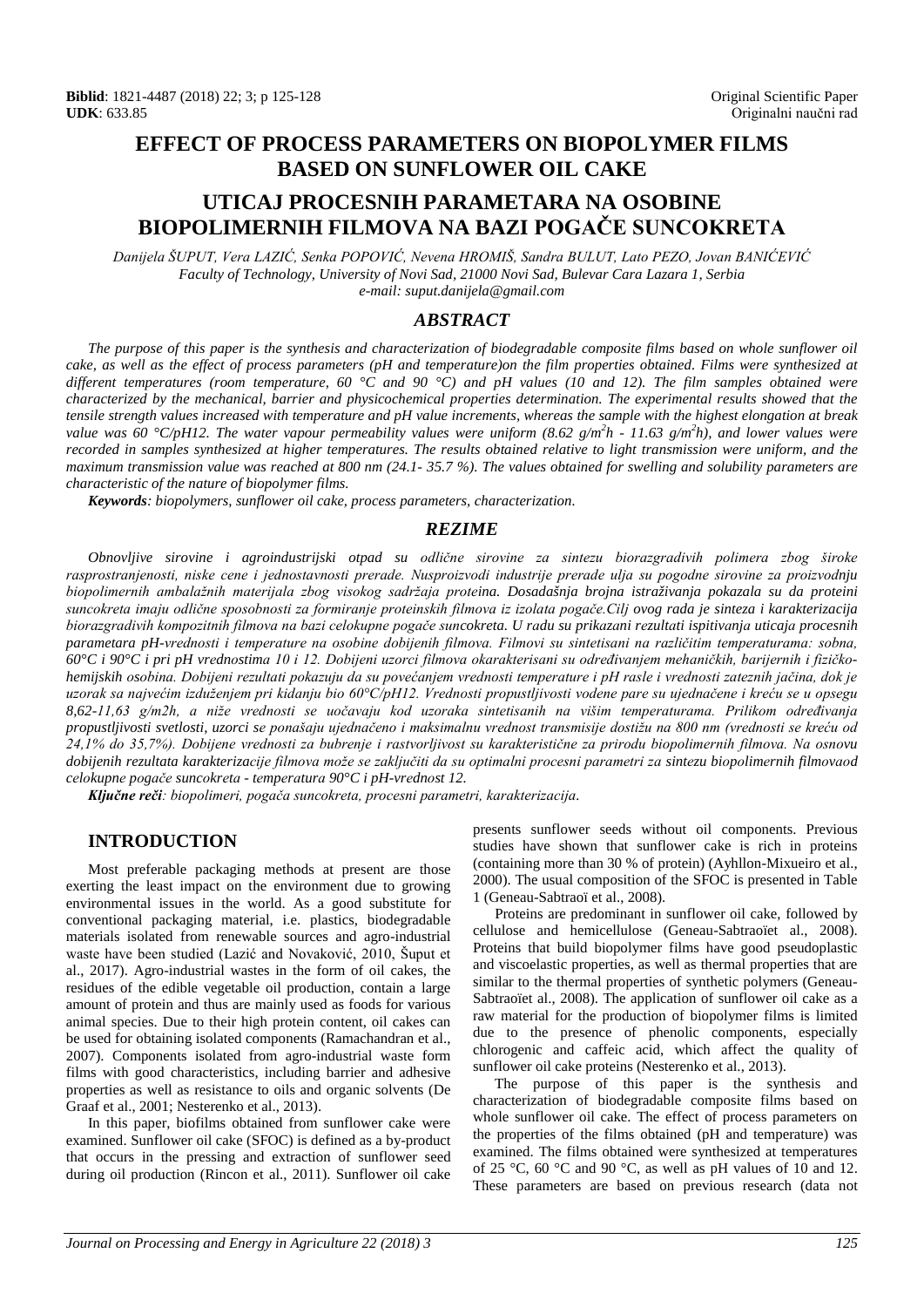shown). The films obtained were characterized by determining their mechanical, physicochemical, barrier and structural properties.

|                                            |  | Table 1. Chemical composition of sunflower oil cake (Orliac |  |
|--------------------------------------------|--|-------------------------------------------------------------|--|
| <i>et al., 2002; Rouilly et al., 2006)</i> |  |                                                             |  |

| Components             | Content $(\%)$ |  |
|------------------------|----------------|--|
| Ligno-cellulose fibers | 37.3           |  |
| Cellulose              | 22.3           |  |
| Lignin                 | 5.2            |  |
| Hemicellulose          | 9.8            |  |
| Proteins               | 35.6           |  |
| Globulins              | $55 - 60$      |  |
| Albumins               | $17 - 23$      |  |
| Glutelins              | $11 - 17$      |  |
| Prolamins              | $1 - 4$        |  |
| Minerals               | 7.6            |  |
| Phenol compounds       | 5.7            |  |
| Lipids                 | 1.0            |  |
| Water                  | 10.0           |  |
| Ash                    | 7.6            |  |

# **MATERIAL AND METHOD**

## **Film synthesis**

For the purpose of the biopolymer film synthesis, whole sunflower oil cakes were used with the addition of glycerol (10) %) as a plasticizer, followed by the adjustment of the pH value to 10 and 12 with sodium hydroxide solution addition. After the pH adjustment, the temperature was adjusted by heating in a water bath. The samples were kept at 25  $\degree$ C, 60  $\degree$ C and 90  $\degree$ C for 20 minutes with stirring. The resulting film forming solution was filtered through a filtration fabric and the filtrate was cast onto Teflon-coated glass surfaces, where the drying of the films was carried out at room temperature for 5 days.

## **Methods**

## Firstly, films were **visually examined** and described.

**Film thickness** was measured using a micrometer (type 30, Tesa, Switzerland) with a sensitivity of 1 µm. Thickness measurements were carried out on each film at 8 different positions.

### **Mechanical properties**

Tensile strength (TS) and elongation to break (EB) were measured using the Instron Universal Testing Instrument Model No 4301 (Instron Engineering, Canton, Massachusetts, USA), according to the standard method EN ISO 527-3:1995. The film samples were cut into rectangular strips (15x80 mm). The initial grip separation was set at 50 mm, and the crosshead speed was set at 50 mm/min. TS and EB measurements for each sample were repeated eight times.

**Water vapor permeability** was determined by the standard gravimetric method ISO 2528:1995. A biopolymer film sample was applied to the vessel containing the desiccant -silica gel, and then the system was deposited in a desiccator (the relative air humidity was set to 90 % and the temperature was in the range of  $23 \pm 2$  °C). Water vapor permeability is expressed as the ratio of the difference between the mass of the desiccant before and after a certain time, i.e. after the absorption of moisture. The difference in mass was measured every hour using an analytical balance.

**Light permeability** was determined by the analytical instrument technique - spectrophotometry in UV and visible spectrum (in the wavelength range of 200-800 nm).

**Moisture content** was determined as a percentage of weight reduction during film drying at 105 °C against the total weight of the film:

 $MC$  (%) = 100 [(m<sub>2</sub>-m<sub>1</sub>) – (m<sub>3</sub>-m<sub>1</sub>)]/ (m<sub>2</sub>-m<sub>1</sub>)

where  $m_1$  - mass of measuring vessel,  $m_2$  - mass of film samples with measuring vessel prior to drying;  $m_3$ - mass of dried film samples with a measuring vessel

### **Film swelling**

Film samples (1x2 cm) were weighed  $(m_1)$  and subsequentlly dipped in deionized water at room temperature for 2min. Finally, the samples were removed from water (the excess water was removed by a filter paper) and weighed  $(m<sub>2</sub>)$ . The swelling degree was calculated as follows:

Swelling (%) = 100 (m<sub>2</sub> – m<sub>1</sub>) / m<sub>1</sub>

where  $m_1$  - mass of film samples prior to dipping in deionized water,  $m_2$  - mass of film samples after dipping in deionized water

## **Film solubility**

After moisture content determination, dry film samples were immersed in deionized water at room temperature for 30 min with hand stirring. After 30 min, the excess water was decanted and the samples were dried in the oven at 105 °C for 60 min (prior to their weighing  $(m_4)$ ). The solubility of the films examined in water was calculated as follows:

Solubility (%) = 100 
$$
[(m_3 - m_1) - (m_4 - m_1)]/(m_3 - m_1)
$$

where  $m_1$  is the mass of measuring vessel,  $m_2$  is the mass of film samples with measuring vessel prior to drying,  $m_3$  is the mass of dried film samples with a measuring vessel, and  $m<sub>4</sub>$  is the mass of dried film samples with a measuring vessel after immersion and drying.

Five repetitions were performed in examining the moisture content, film swelling and film solubility of each sample.

## **Statistical analysis**

All data were presented as mean values with their standard deviation indicated (mean  $\pm$  SD). Furthermore, the analysis of variance (ANOVA) was performed using the post-hoc Tukey's HSD test.

## **RESULTS AND DISCUSSION**

A visual examination indicated that the color of the synthesized films ranged from brown to dark shades of green, depending on the process parameters. The films obtained are non-transparent and thin. They are uneven with a smooth side in contact with the non-adhesive Teflon surface, where the films were cast.

The results of the mechanical properties examination are shown in Table 2. The film thickness varied in the range from 0.054mm to 0.087 mm. The pH and temperature values do not significantly alter the film thickness.

Basic indicators of packaging material mechanical properties are tensile strength (TS) and elongation at break (EB). The samples synthesized at higher temperatures and higher pH values showed higher values of tensile strength. The sample casted at temperature of 90 °C and the pH value 12 had the highest tensile strength. The optimum elongation at break was achieved for samples at a temperature of 60 °C and a pH value of 12. Regardless of the results obtained, no clear relationship between the temperature and the mechanical properties was noticed. However, a pH value of 12 was found to provide the optimum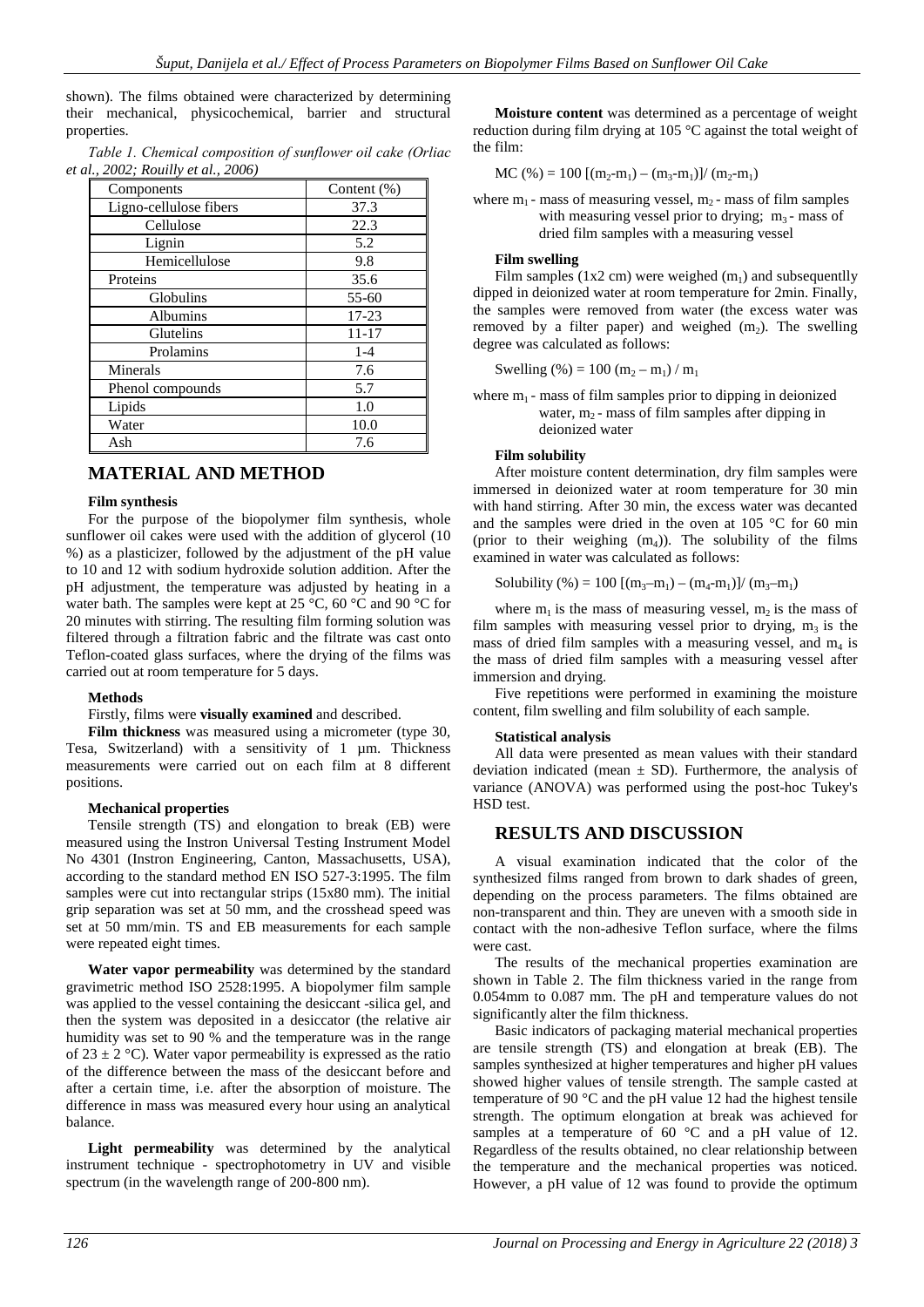tensile strength and elongation at break values for the materials tested.

| Table 2. Mechanical properties of composite films obtained |  |
|------------------------------------------------------------|--|
| from sunflower oil cake at different process parameters    |  |

| Process parameter<br>$t^{\circ}C$ /pH | Thickness<br>(mm)              | Tensile<br>strength<br>(MPa) | Elongation at<br>break $(\% )$ |
|---------------------------------------|--------------------------------|------------------------------|--------------------------------|
| Room temp/pH 10                       | $0.065 \pm 0.002^b$            | $1.58 \pm 0.015^a$           | $12.67 \pm 2.257$ <sup>a</sup> |
| Room temp/pH 12                       | $0.087 \pm 0.008$ <sup>e</sup> | $2.07 \pm 0.16^b$            | $17.46 \pm 1.43^b$             |
| $60^{\circ}$ C /pH 10                 | $0.054 \pm 0.006^a$            | $2.73 \pm 0.22$ <sup>c</sup> | $18.04 \pm 3.87^b$             |
| $60^{\circ}$ C /pH 12                 | $0.068 \pm 0.001$ <sup>c</sup> | $3.12 \pm 0.25$ <sup>d</sup> | $37.23 \pm 3.368$ <sup>d</sup> |
| 90°C /pH 10                           | $0.075 \pm 0.006$ <sup>d</sup> | $1.76 \pm 0.08^a$            | $16.21 \pm 2.87$ <sup>b</sup>  |
| 90°C /pH 12                           | $0.074 \pm 0.011$ <sup>d</sup> | $4.37 \pm 0.23$ <sup>e</sup> | $22.03 \pm 4.86$ <sup>c</sup>  |

*\* Different letters written in superscript within the same column in the table show significantly different means of the data observed (at p < 0.05 level) (n = 3).*

The results relative to water vapor permeability are shown in Figure 1. The results obtained are uniform (ranging from 8.62  $g/m<sup>2</sup>h$  to 11.63  $g/m<sup>2</sup>h$ ) and characteristic of biopolymer films.



#### Samples

*Fig. 1. Water vapor permeability (g/m<sup>2</sup> h) of composite films obtained from sunflower oil cake at different process parameters \* Different letters written in superscript within the same column in the table show significantly different means of the data observed (at p < 0.05 level) (n = 3).*

The results obtained by measuring the light permeability show that all the biopolymer films tested have transmittance values of less than 1 % at wavelengths between 200 nm and 400 nm. As they are in the UV spectral range, synthesized biopolymers are good light barriers and can be used as packaging materials for the UV light sensitive products. Figure 2 shows the transmission values for a series of samples of biopolymer films in the range of 400 nm to 800 nm.

On the basis of the light permeability measurements performed, it can be concluded that all the samples provide equal barriers to light until approximately 650 nm. Each of the samples reached maximum permeability at a wavelength of 800 nm. The final transmission values ranged from 24.1 % to 35.7 %.

The experimental results relative to the physicochemical properties measured (namely moisture content, swelling degree and solubility) are shown in Table 3. The moisture content values obtained are uniform (ranging from 13.76 % to 20.47 %), and the samples prepared at a pH value of10 retain a higher amount of moisture compared to the samples prepared at a pH value of 12, regardless of temperature values.



*Fig. 2. Transmission (%) of composite films obtained from sunflower oil cake at different process parameters*

*Table 3. Moisture content of composite films obtained from sunflower oil cake at different process parameters*

| Process parameter     |                               |  |
|-----------------------|-------------------------------|--|
| $t^{\circ}C$ /pH      | Moisture content (%)          |  |
| Room temp/pH 10       | $20.47 \pm 1.68$ <sup>d</sup> |  |
| Room temp/pH 12       | $17.42 \pm 1.23^b$            |  |
| $60^{\circ}$ C /pH 10 | $20.07 \pm 1.89$ <sup>d</sup> |  |
| $60^{\circ}$ C /pH 12 | $17.34 \pm 2.71$ <sup>b</sup> |  |
| $90^{\circ}$ C /pH 10 | $19.05 \pm 5.17$ <sup>c</sup> |  |
| $90^{\circ}$ C /pH 12 | $13.76 \pm 2.46^{\circ}$      |  |
|                       |                               |  |

*\* Different letters written in superscript within the same column in the table show significantly different means of the data observed (at p < 0.05 level) (n = 3).*

Film solubility and swelling are connected with water diffusion, the ionization of the carboxyl and amino groups, the dissociation of hydrogen and ionic bonds and the relaxation of the polymer in the presence of moisture (Mathew et al., 2006). The swelling degree and solubility values obtained for the biopolymer films examined are shown in Figure 3 and 4.

Swelling is an important physicochemical characteristic of sunflower oil cake. It has been found that the swelling of sunflower oil cake increases with an increase in the alkalinity of the solution due to the increase in the cellulose fiber volume and the ionization of proteins in the alkaline environment (Isogai et al., 1992). When the temperature increases from 50 °C to 150 °C, the mass loss of sunflower oil cake occurs due to the dehydration of its components. The components of sunflower oil cake are not stable at temperatures ranging from 190 °C to 220  $\rm ^{\circ}C.$ 

The solubility of sunflower oil cake is minimal at the isoelectric point ( $pH = 4.5$ ). Increasing solubility could be achieved in acid and alkaline environments on account of the balance distortion between protein-solvent and protein-protein interactions (Mo et al., 2006). Negative groups (COO- groups) are present at higher pH values, whereas positive groups  $(NH_3+)$ are present at lower pH values, which leads to polymer chains rejection and solubility increase (Fennema, 1993).

On the basis of the results obtained, it could be argued that the solubility values of all the biopolymer films examined are less than 40 %, which consistent with previous studies (Nguyen, 2012). Moreover, films synthesized at higher pH values (12) exhibited higher solubility values compared to those produced at a pH of 10.